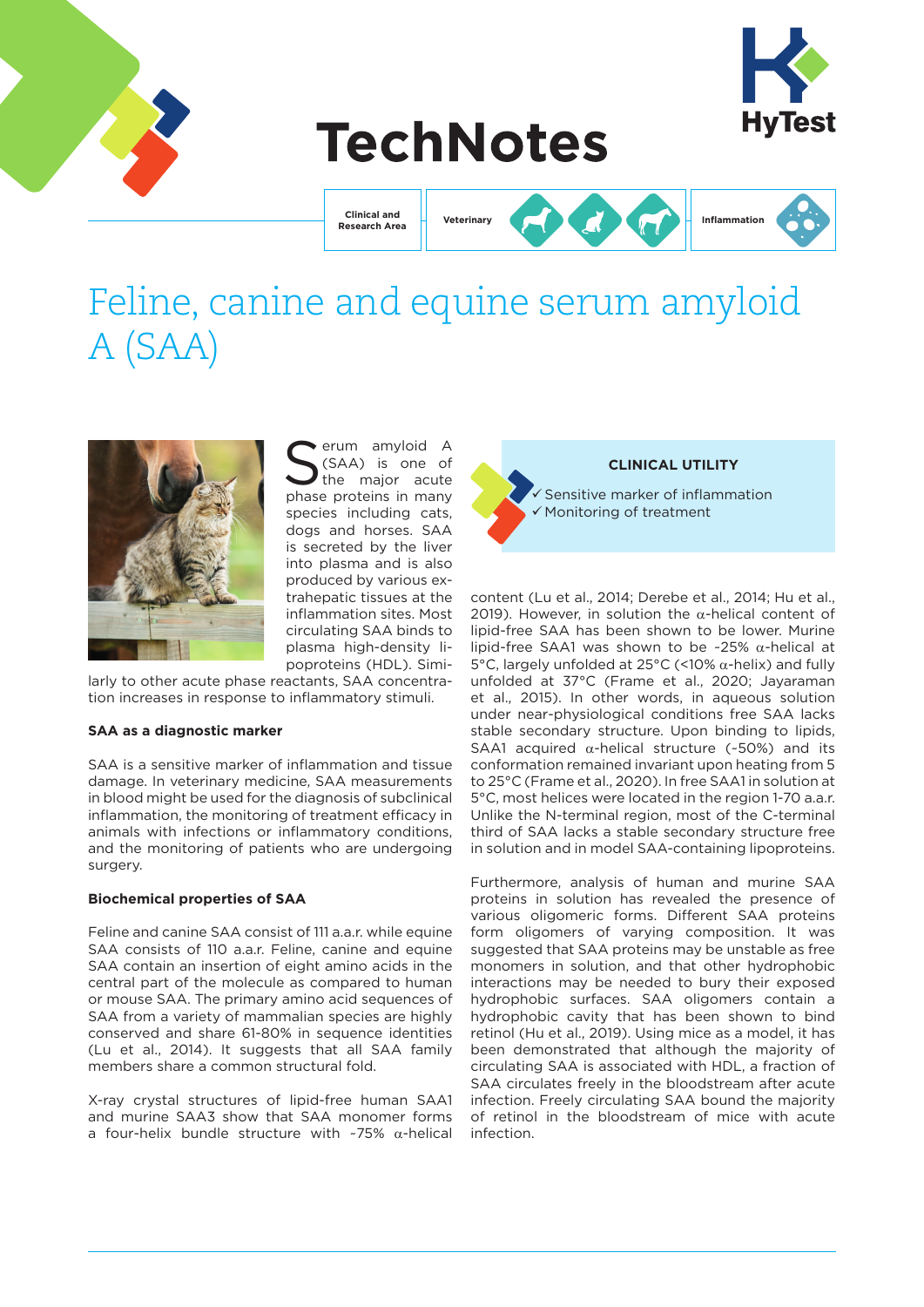#### **Reagents for the development of reliable, speciesspecific SAA immunoassays**

At HyTest, we provide several monoclonal antibodies that can be used for the development of immunoassays that enable the detection of feline, canine and equine SAA. Antibodies recognize SAA from animal blood samples. Furthermore, we also offer recombinant feline, canine and equine SAA proteins.

#### **Monoclonal antibodies specific to SAA**

HyTest offers a set of monoclonal anti-SAA antibodies that are suitable for the development of sandwich immunoassays for the quantitative detection of feline, canine and equine SAA in blood samples. A subset of them also recognize human SAA1 (Table 1).

| <b>MAb</b>       | <b>Feline</b><br><b>SAA</b> | <b>Canine</b><br><b>SAA</b> | <b>Equine</b><br><b>SAA</b>      | <b>Human</b><br>SAA1             |
|------------------|-----------------------------|-----------------------------|----------------------------------|----------------------------------|
| F501             | $+$                         |                             |                                  |                                  |
| F529             | $^{+}$                      |                             |                                  |                                  |
| F550             | $\ddot{}$                   | -                           | -                                | $\overline{a}$                   |
| F571             | $^{+}$                      |                             | -                                | -                                |
| F173             | $\ddot{}$                   | $^{+}$                      | $\ddot{}$                        | $\ddot{}$                        |
| F227             | $\ddot{}$                   | $^{+}$                      | $^{+}$                           | $+$                              |
| F231             | $\ddot{}$                   | $^{+}$                      | $^{+}$                           | $+$                              |
| F240             | $\ddot{}$                   | $^{+}$                      | $\ddot{}$                        | $\ddot{}$                        |
| SAA19cc          | $\ddot{}$                   | $\ddot{}$                   | $\ddot{}$                        | $\ddot{}$                        |
| SAA21cc          | $\ddot{}$                   | $^{+}$                      | $^{+}$                           | $+$                              |
| VSA31cc          | $\ddot{}$                   | $^{+}$                      | $\ddot{}$                        | $^{+}$                           |
| VSA34cc          | $\ddot{}$                   | $^{+}$                      | $\ddot{}$                        | $^{+}$                           |
| VSA38cc          | $^{+}$                      | $+$                         | $^{+}$                           | $+$                              |
| VSA <sub>2</sub> | -                           | $^{+}$                      | $^{+}$                           | $^{+}$                           |
| VSA43            | $+/-$                       | $\ddot{}$                   | $\begin{array}{c} + \end{array}$ | $\begin{array}{c} + \end{array}$ |

#### **Table 1. Specificities of anti-SAA MAbs.**

## **Feline SAA**

#### **Isoform composition of SAA protein in individual cats**

SAA genes are poorly characterized in cats. One study reported about existence of up to four functional genes coding SAA proteins per individual cat (van Rossum et al., 2004). There are several polymorphisms in feline SAA gene, which lead to the replacement of one or a few amino acids in the protein. The most commonly reported substitutions were E1/Q1 (Tei et al., 2018), I29/K29 (van Rossum et al., 2004), Q45/R45 (Niewold et al., 1999; Tei et al., 2018; van Rossum et al., 2004), A51/V51 (Niewold et al., 1999; Tei et al., 2018; van Rossum et al., 2004), N75/S75 (van Rossum et al., 2004). Several additional substitutions in the C-terminus of feline SAA (E88/A88, Y102/F102, E105/A105, D109/S109) were encountered in feline SAA sequences found in sequence databases (for example, UniProtKB accession number P19707). Thus, genome of cats may contain different combinations of saa gene variants, as was shown for Abyssinian, Siamese, domestic shorthair cat, and Japanese domestic cat breeds (Niewold et al., 1999; Tei et al., 2018; van Rossum et al., 2004). At present, there is no data about allele frequencies of *SAA* genes in cats.

#### **Clinical significance of feline SAA**

SAA is a sensitive non-specific marker of acute and chronic inflammatory conditions such as infection, tissue injury, trauma, surgery, neoplasia or immunological disorders. SAA levels can be of assistance in disease diagnosis and management when interpreted in conjunction with clinical and laboratory parameters. SAA concentration was markedly increased 8 hours and reached a maximum 24-48 hours after induction of inflammation in cats (Kajikawa et al., 1999). SAA concentration increased as soon as 3-6 hours in response to surgery reaching the peak values at 21-24 hours following the surgery (Sasaki et al., 2003). Thus, feline SAA is an acute phase reactant at the early stage of inflammation.

Possibly due to the use of different methodologies, SAA concentrations determined in healthy cats differ from study to study. The concentrations of SAA in the normal feline serum samples were (mean ± SD) 16.6 ± 11.4 µg/ml (Kajikawa et al., 1999), 0.6 ± 1.06 µg/ml (Sasaki et al., 2003), and 10.21 ± 8.32 µg/ml (Giordano et al., 2004).

During inflammation SAA concentration may increase up to 100-fold and even higher in cats, and elevated SAA concentration was reported in different inflammation-associated pathological conditions in cats (Table 2). The acute phase response usually lasts for several days after which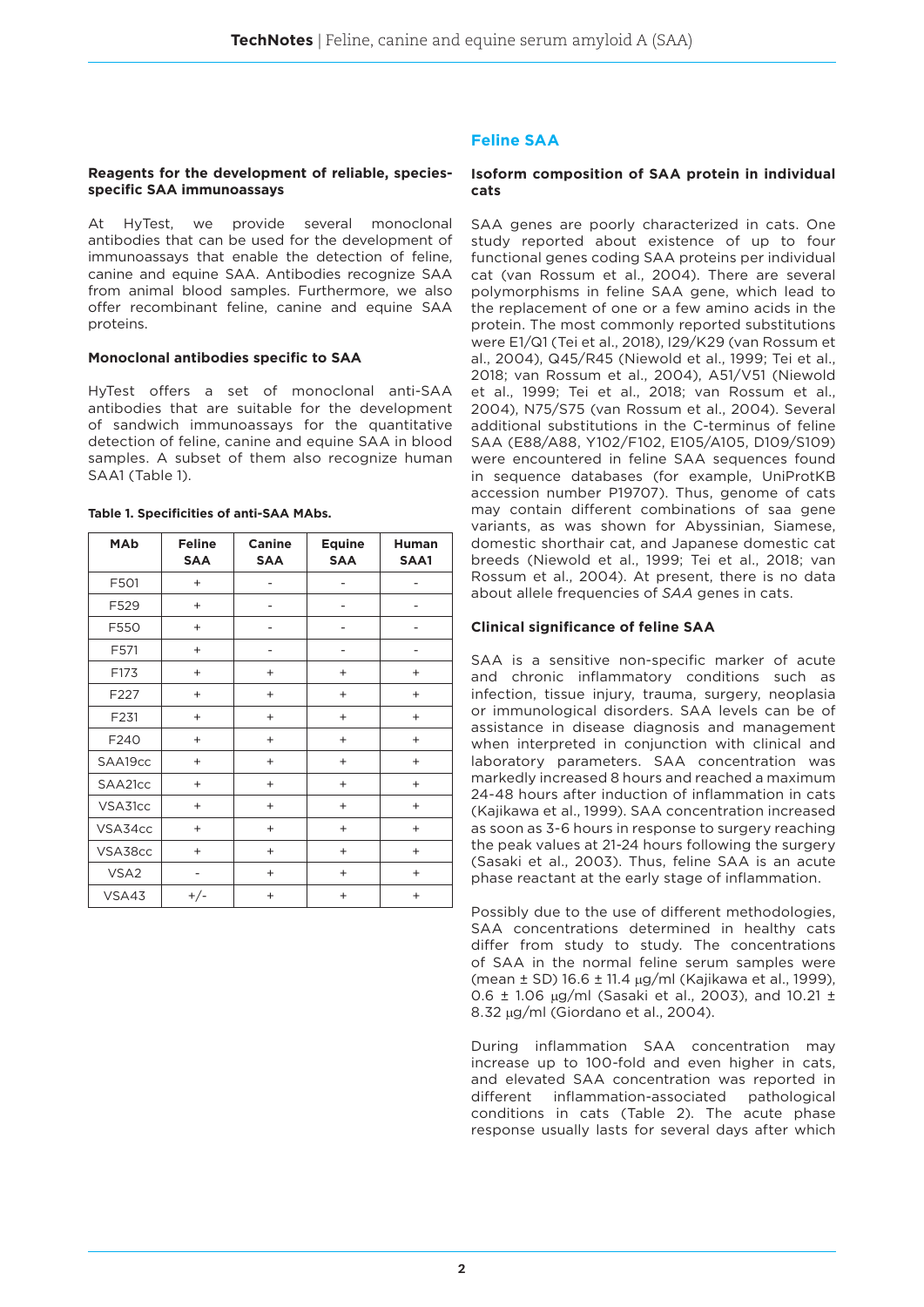the concentration of SAA gradually decreases in the absence of a new stimulus. Using time-course monitoring of SAA concentrations in a cat with pancreatitis, it was shown that SAA concentration increased at the onset of the disease and decreased in response to treatment with an improvement in the clinical condition (Tamamoto et al., 2009). These findings suggest that serial measurements of SAA concentrations were useful for evaluating response to treatment and disease exacerbation in a cat with pancreatitis. A recent study demonstrated that highsensitive SAA assay reflect low grade inflammation in cats with obesity disease. Elevated level of SAA in conjunction with low adiponectin concentration and/or hyperlipidemia can classify overweight cats as having obesity disease (Okada et al., 2019).

It has also been suggested that SAA might be used as a prognostic biomarker. SAA concentration at the time of first examination at the hospital was demonstrated as a significant prognostic factor in cats with neoplastic diseases, inflammatory diseases, and other diseases including renal failure, diabetes mellitus, hyperthyroidism, cardiomyopathy, etc. Median survival time for cats with elevated levels of SAA was much shorter (72 days) compared with cats suffering from these diseases with non-elevated SAA level (571 days) (Tamamoto et al., 2013).

|                      |  | Table 2. SAA concentrations in cats with various diseases |  |  |  |
|----------------------|--|-----------------------------------------------------------|--|--|--|
| (Yuki et al., 2020). |  |                                                           |  |  |  |

| <b>Diagnosis</b>                      | # of<br>cats | <b>Median</b><br><b>SAA conc</b><br>$\mu$ g/ml | <b>SAA conc.,</b><br>interquartile<br>range, $\mu$ g/ml |
|---------------------------------------|--------------|------------------------------------------------|---------------------------------------------------------|
| Upper respiratory<br>tract infections | 41           | 141.1                                          | 17.9-155.4                                              |
| Pneumonia                             | 14           | 134.3                                          | 12.5-168.7                                              |
| Gingivostomatitis                     | 37           | 1.3                                            | $0 - 52.8$                                              |
| Gastroenteritis                       | 59           | 0.3                                            | $0 - 29.0$                                              |
| Pancreatitis                          | 20           | 3.9                                            | $O-138.1$                                               |
| Hepatitis/cholangitis                 | 8            | 12                                             | $0 - 123.5$                                             |
| Chronic kidney<br>disease             | 83           | 0.03                                           | $0 - 5.9$                                               |
| Lower urinary tract<br>diseases       | 51           | $\Omega$                                       | $0 - 53.8$                                              |
| Pyometra                              | 7            | 154.8                                          | $0.1 - 182.4$                                           |
| Ketoacidosis                          | 8            | 4.1                                            | $0.3 - 60.5$                                            |
| Feline infectious<br>peritonitis      | 5            | 143.9                                          | 69.8-147.5                                              |
| Traumatic diseases                    | 35           | 123.9                                          | 18.8-152.3                                              |
| Solid tumor                           | 19           | 0.3                                            | $O-10.7$                                                |
| Round cell tumor                      | 30           | 0.5                                            | $0 - 42.7$                                              |
| Cardiomyopathy                        | 9            | $\Omega$                                       | $0 - 2.9$                                               |
| Hyperthyroidism                       | 13           | $\Omega$                                       | $0 - 20.4$                                              |
| Diabetes mellitus                     | 5            | O                                              | 0.08                                                    |

#### **Development of a sandwich immunoassay for feline SAA**

For the development of a sandwich immunoassay for the measurement of SAA in blood samples, we recommend several MAb combinations (Table 3).

|  |                          |  |  | Table 3. Antibody pair recommendations for quantitative |  |
|--|--------------------------|--|--|---------------------------------------------------------|--|
|  |                          |  |  | feline SAA sandwich immunoassay with recommended        |  |
|  | incubation temperatures. |  |  |                                                         |  |

| Capture<br><b>MAb</b> | <b>Detection</b><br><b>MAb</b> | <b>Recommended incubation</b><br>temperature |  |  |  |  |  |  |
|-----------------------|--------------------------------|----------------------------------------------|--|--|--|--|--|--|
| F227                  | F529                           | RT                                           |  |  |  |  |  |  |
| F <sub>231</sub>      | <b>F550</b>                    | RT                                           |  |  |  |  |  |  |
| F <sub>240</sub>      | F501                           | RT                                           |  |  |  |  |  |  |
| F <sub>240</sub>      | F550                           | RT                                           |  |  |  |  |  |  |
| SAA19cc               | VSA34cc                        | RT                                           |  |  |  |  |  |  |
| F571                  | F173                           | $37^{\circ}$ C*                              |  |  |  |  |  |  |

\* Antibody pair F571-F173 poorly recognizes SAA at room temperature. With this pair immunoassays should be carried out at 37°C.

**Table 4. Antibody pair recommendations for detecting feline SAA in lateral flow.**

| <b>Capture MAb</b> | <b>Detection MAb</b> |
|--------------------|----------------------|
| F550               | F <sub>231</sub>     |
| F529               | F <sub>227</sub>     |
| F501               | F <sub>240</sub>     |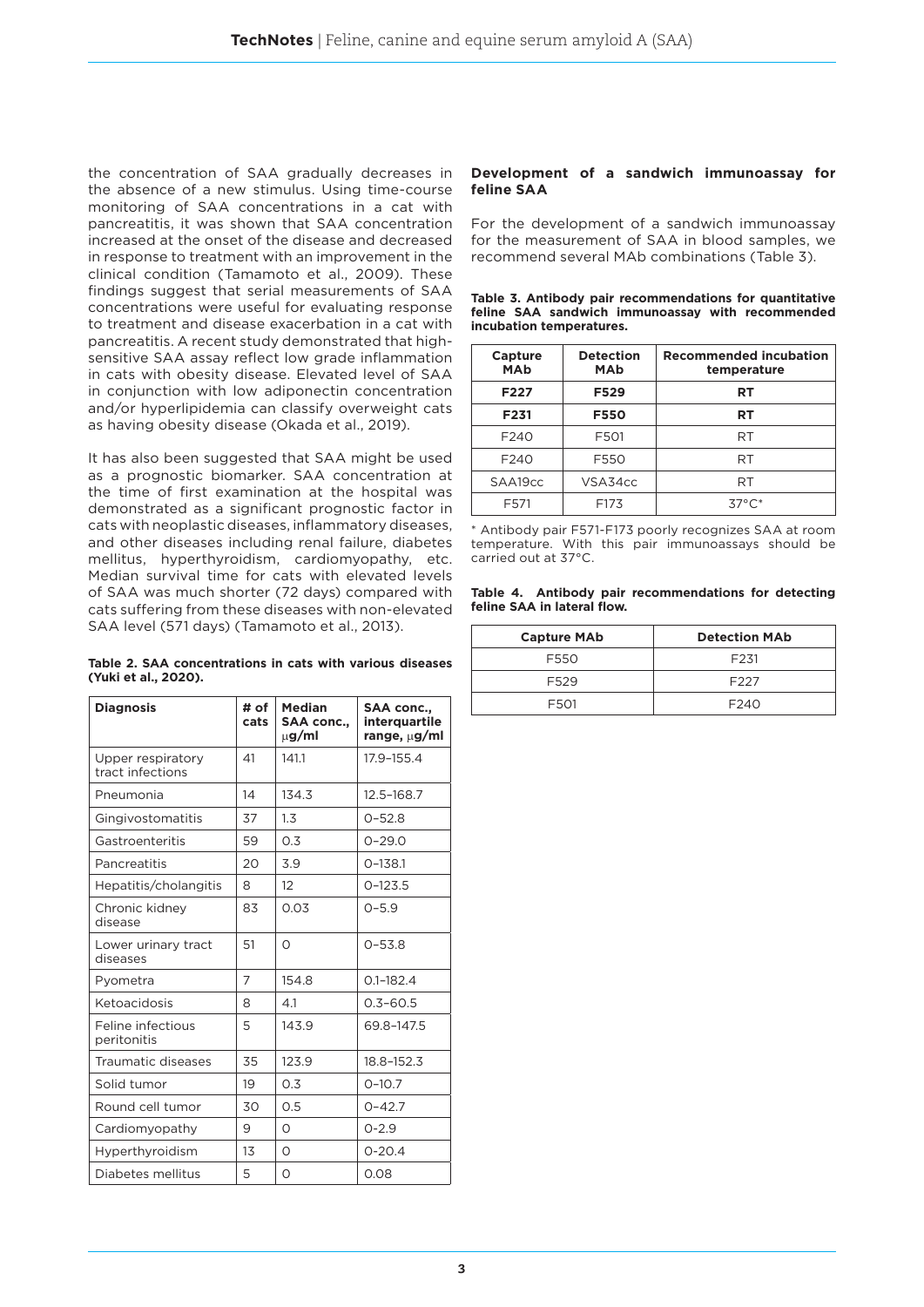#### **Measurement of SAA concentrations in feline plasma samples**

The dilution curves of recombinant feline SAA proteins (catalog # 8FS5, 8FT7) and feline plasma samples were parallel for all recommended antibody combinations except for SAA19cc-VSA34cc. Figure 1 illustrates representative dilution curves of pooled feline EDTA plasma and recombinant feline SAA for the prototype assay using pair of antibodies F231-F550. Dilution curves of individual samples from healthy cats and cats with inflammation induced by surgery for the prototype assay using pair of antibodies F227-F529 are provided in Figures 2A and 2B, correspondingly.

For immunoassays in which the dilution curves of plasma and recombinant feline SAA are parallel, SAA concentration can be accurately determined in diluted plasma samples using purified recombinant SAA as a calibrator. For antibody pair SAA19cc-VSA34cc we recommend using recombinant SAA with tag (Cat.# 8FS5) as a control in immunoassays, for all other pairs both recombinant SAA antigens could be used as calibrators.



**Figure 1. Calibration curves for the feline SAA prototype assay using pair of antibodies F231-F550 and feline SAA without tag (catalog # 8FT7) and pooled feline EDTA plasma as the antigens.** SAA concentration in pooled plasma was 133 µg/ml. Plasma was diluted 219.5-fold prior to assay.



**Figure 2. Dilution curves for the feline SAA prototype assay using pair of antibodies F227-F529 and samples of plasma as the antigens.** (A) Healthy cats (N1, N8). SAA concentration in plasma samples was 0.55 µg/ ml and 0.35 µg/ml for N1 and N8 samples, respectively. Plasma samples were diluted 35-fold prior to assay. The initial concentration of the recombinant feline SAA without tag (catalog # 8FT7) was 72 ng/ml. (B) Cats after surgery (A26, A30). SAA concentration in plasma samples was 178 µg/ml and 217 µg/ml for A26 and A30 samples, respectively. Plasma samples were diluted 2000-fold prior to assay. The initial concentration of the recombinant feline SAA without tag was 200 ng/ml (catalog # 8FT7).

Prototype immunoassays were tested with EDTA plasma samples of healthy cats (n=22) and cats with inflammation induced by surgery (n=21). Elevated SAA levels were observed in cats with inflammation compared to healthy cats (Figure 3).



**Figure 3. SAA concentrations in plasma samples of healthy cats and cats after surgery.** Plasma samples from healthy cats were diluted in the range of 100-2500-fold before testing. Plasma samples from cats after surgery were diluted 8000-fold before testing.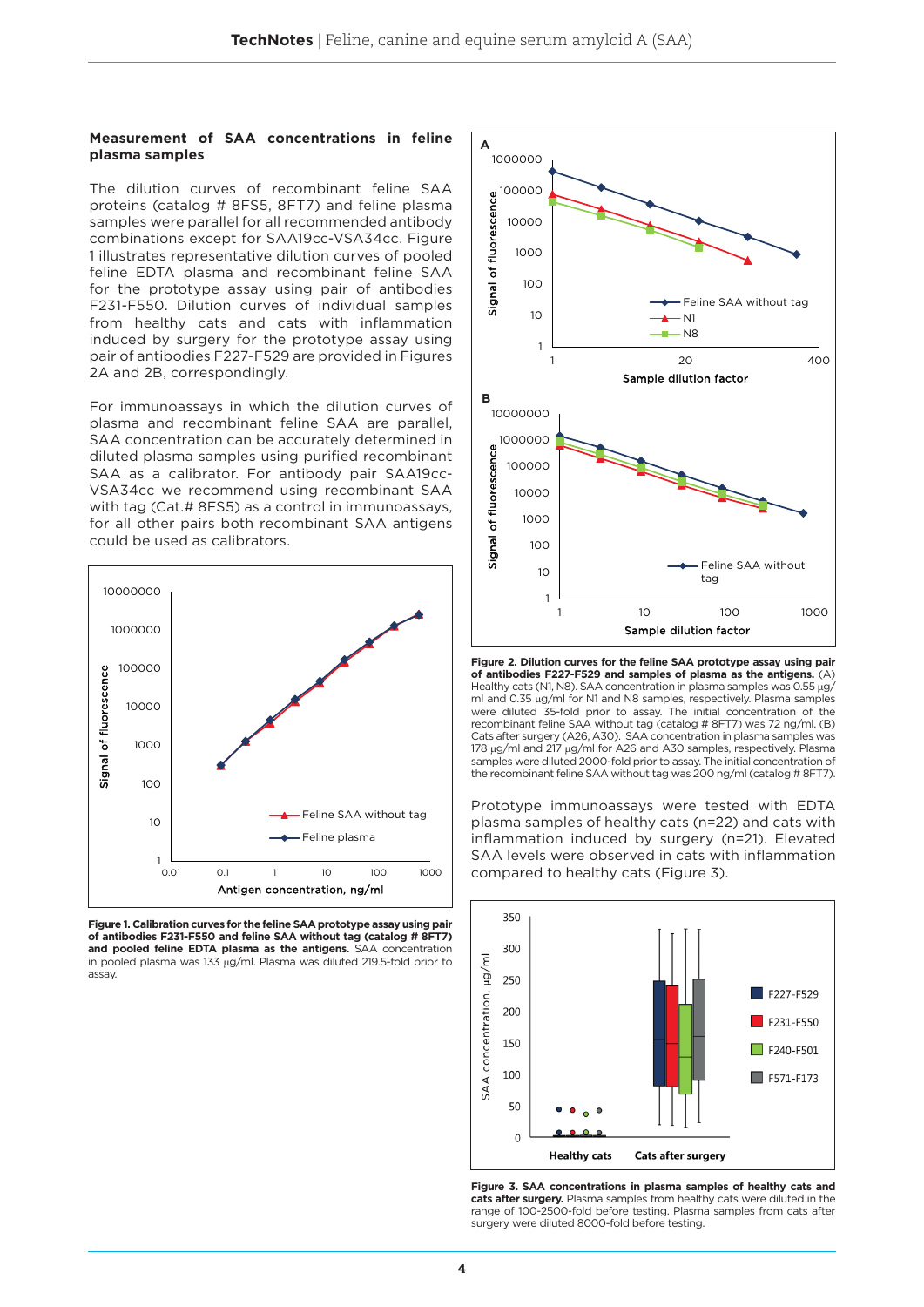#### **Cross-reactivity with feline SAA variants**

We investigated the cross-reactivity of our key recommended antibody pairs with the most common feline SAA variants including SAA Q9XSG7 (UniProtKB accession number Q9XSG7, used as a reference sequence), four variants of SAA Q9XSG7 containing single amino acid substitutions I29/K29, Q45/R45, A51/V51, N75/S75, and SAA P19707 (UniProtKB accession number P19707), which has five amino acid residues that are different from those of SAA Q9XSG7 (Figure 4).

Prototype immunoassays using F227-F529, F231-F550, F240-F550 antibody pairs detected all tested feline SAA variants. There were low detection levels of SAA N75/S75 variant for prototype immunoassay using F240-F501 antibody pair, and

SAA P19707 variant for prototype immunoassay using F571-F173 antibody pair. At the same time, these two prototype immunoassays detected all other feline SAA variants.

MAbs SAA19cc and SAA21cc poorly recognized I29/K29 variant compared to other variants. MAb VSA34cc recognized all tested variants.

There are no data in the literature on the allele frequency of *SAA* genes in cats, so it is difficult to say what is the significance of weak recognition of one of the variants by antibodies on accurate determination of the SAA level in the blood and detecting inflammation.

| Amino acid residues                   |              | $\overline{2}$ | 3            | $\overline{4}$ | 5  | 6              |     | 8            | 9            | 10             |                | 12 | 13             | 14 | 15             | 16      | 17             | 18           | 19             | 20           | 21           | 22 | 23             | 24           | 25 | 26           | 27           | 28          | 29              | 30     | 31             | 32      | 33 | 34      | 35           | 36  | 37 |
|---------------------------------------|--------------|----------------|--------------|----------------|----|----------------|-----|--------------|--------------|----------------|----------------|----|----------------|----|----------------|---------|----------------|--------------|----------------|--------------|--------------|----|----------------|--------------|----|--------------|--------------|-------------|-----------------|--------|----------------|---------|----|---------|--------------|-----|----|
| Feline SAA (UniprotKB Q9XSG7)         | E            | W              | Y            | $\mathsf{S}$   | E  |                | G   | E            | A            | $\overline{A}$ | Q              | G  | $\overline{A}$ | W  | D              | M       | W              | $\mathsf{R}$ | $\overline{A}$ | Y            | $\mathsf S$  | D  | M              | $\mathsf{R}$ | E. | A            | N            |             |                 | G      | A              | D       | K  |         | F            | H   |    |
| Feline SAA (UniprotKB Q9XSG7) I29/K29 | E            | W              | Y            | $\mathsf{S}$   | E  |                | G   | E            | А            | $\overline{A}$ | $\mathsf Q$    | G  | A              | W  | D.             | M       | l w            | R            | $\overline{A}$ | Y            | S            | D  | M              | $\mathsf{R}$ | E  | A            | N            | Y           | K               | G      | A              | D       | K  |         | F            | H   |    |
| Feline SAA (UniprotKB Q9XSG7) Q45/R45 | E            | W              | Y            | $\mathsf{S}$   | F  |                | G   | E            | A            | $\overline{A}$ | $\mathsf Q$    | G  | $\overline{A}$ | W  | D              | M       | W              | R            | $\overline{A}$ | Y            | S            | D  | M              | $\mathsf{R}$ | E  | A            | N            |             |                 | G      | $\overline{A}$ | D       | K  |         | F            | H   |    |
| Feline SAA (UniprotKB Q9XSG7) A51/V51 | E            | W              | Y            | S              | E  |                | G   | Ε            | A            | A              | Q              | G  | $\overline{A}$ | W  | D              | M       | W              | R            | $\overline{A}$ | Y            | $\mathsf S$  | D  | M              | R            | Ε  | Α            | N            |             |                 | G      |                | D       | Κ  |         | F            | H   |    |
| Feline SAA (UniprotKB Q9XSG7) N75/S75 | E            | W              | Y            | S              | F  |                | G   | E            | A            | $\overline{A}$ | Q              | G  | $\overline{A}$ | W  | D              | M       | l w            | R            | $\overline{A}$ | Y            | $\mathsf S$  | D  | M              | $\mathsf{R}$ | E  | A            | N            |             |                 | G      | $\mathsf{A}$   | D       | K  |         | F            | H   |    |
| Feline SAA (UniProtKB P19707)         | Q            | W              | Y            | $\mathsf{S}$   | F. |                | G   | E            |              | $\overline{A}$ | $\Omega$       | G  | $\overline{A}$ | W  | D              | M       | l w            | $\mathsf{R}$ | $\Delta$       | $\vee$       | $\mathsf{S}$ | D  | M              | R            | E  | A            | N            | Y           |                 | G      | $\overline{A}$ | D       |    |         | F            | H   |    |
| Amino acid residues                   | 38           | 39             | 40           | 41             | 42 | 43             | 44  | 45           | 46           | 47             | 48             | 49 | 50             | 51 | 52             | 53   54 |                | 55           | 56             | 57           | 58           | 59 | 60             | 61           | 62 | 63           | 64           | 65          | 66              | 67     | 68             | 69      | 70 | 71      | 72           | 73  |    |
| Feline SAA (UniprotKB Q9XSG7)         | $\mathsf{R}$ | G              | N            | $\vee$         | D  | $\Delta$       |     | $\mathsf Q$  | R            | G              | P              | G  | G              | A  | W              | A       | A              | K            | $\vee$         |              | S            | D  |                | $\mathsf{R}$ | E  | $\mathbb{N}$ | $\mathsf{S}$ | $\Omega$    | $\mathsf{R}$    |        | $\top$         | D       | F  | F.      | $\mathsf{R}$ | H   | G  |
| Feline SAA (UniprotKB Q9XSG7) I29/K29 | R.           | G              | $\mathsf{N}$ | Y              | D  | $\overline{A}$ | Α   | $\mathsf Q$  | R            | G              | P              | G  | G              | A  | W              | A       | $\overline{A}$ | K            | $\vee$         |              | S            | D  | $\overline{A}$ | $\mathsf{R}$ | E  | N            | $\mathsf S$  | $\mathsf Q$ | $\mathsf{R}$    | $\vee$ | T              | D       | F  | F       | $\mathsf{R}$ | H   | G  |
| Feline SAA (UniprotKB Q9XSG7) Q45/R45 | $\mathsf{R}$ | G              | N            |                | D  | $\overline{A}$ | А   | $\mathsf{R}$ | R            | G              | P              | G  | G              | A  | W              | A       | $\overline{A}$ | K            | $\vee$         |              | $\mathsf S$  | D  | A              | $\mathsf{R}$ | E  | N            | $\mathsf{S}$ | Q           | $\mathsf{R}$    |        |                | D       |    | F       | $\mathsf{R}$ | H   | G  |
| Feline SAA (UniprotKB Q9XSG7) A51/V51 | $\mathsf{R}$ | G              | N            | Y              | D  | $\overline{A}$ | A   | $\mathsf Q$  | R            | G              | P              | G  | G              | V  | W              | A       | A              | K            | $\vee$         |              | S            | D  | $\overline{A}$ | $\mathsf{R}$ | E  | N            | S            | $\mathsf Q$ | $\mathsf{R}$    | $\vee$ | T              | D       | F  | F       | $\mathsf{R}$ | H.  | G  |
| Feline SAA (UniprotKB Q9XSG7) N75/S75 | $\mathsf{R}$ | G              | N            | Y              | D  | $\overline{A}$ | Α   | Q            | R            | G              | P              | G  | G              | A  | W              | А       | $\overline{A}$ | K            | $\vee$         |              | $\mathsf S$  | D  | $\overline{A}$ | $\mathsf{R}$ | E  | N            | S            | $\Omega$    | $\mathsf{R}$    | V      |                | D       | F  | F       | $\mathsf{R}$ | H   | G  |
| Feline SAA (UniProtKB P19707)         | R            | G              | N            |                | D  | $\overline{A}$ | Α   | $\mathsf Q$  | R            | G              | P              | G  | G              | A  | W              | A       | $\overline{A}$ | K            | $\vee$         |              | $\mathsf{S}$ | D  | $\overline{A}$ | R            | E  | N            | $\mathsf{S}$ | $\mathsf Q$ | $\mathsf{R}$    |        |                | D       |    | F       | R            | H.  | G  |
| Amino acid residues                   | 75           | 76             | 77           | 78             | 79 | 80             | 81  | 82           | 83           | 84             | 85             | 86 | 87             | 88 | 89             | 90      | 91             | 92           | 93             | 94           | 95           | 96 | 97             | 98           | 99 | 100          | 101          |             | 102 103 104 105 |        |                | 106 107 |    | 108 109 |              | 110 |    |
| Feline SAA (UniprotKB Q9XSG7)         | $\mathbb{N}$ | $\mathsf{S}$   | G            | H              | G  | $\overline{A}$ | E   | D            | $\mathsf{S}$ | K              | $\overline{A}$ | D  | $\mathsf Q$    | E  | $\overline{A}$ | N       | Ε              | W            | G              | R            | S            | G  | K              | D            | P  | N            | H            | Y           | $\mathsf{R}$    | P      | E              | G       |    | P       | D            | K   |    |
| Feline SAA (UniprotKB Q9XSG7) I29/K29 | $\mathsf{N}$ | S              | G            | H              | G  | $\overline{A}$ | E   | D            | $\mathsf{S}$ | K              | $\overline{A}$ | D  | $\mathsf Q$    | E. | A              | N       | E              | W            | G              | $\mathsf{R}$ | S            | G  | K              | D            | P  | N            | H            |             | $\mathsf{R}$    | P      | E              | G       |    | P       | D            | K   |    |
| Feline SAA (UniprotKB Q9XSG7) Q45/R45 | N.           | $\mathsf{S}$   | G            | H              | G  | $\mathsf{A}$   | E.  | D            | S            | K              | $\Delta$       | D  | Q              | E. | $\mathsf{A}$   | N       | E              | W            | G              | R.           | S            | G  | K              | D            | P  | N            | H            |             | R               | P      | E              | G       |    | P       | D            |     |    |
| Feline SAA (UniprotKB Q9XSG7) A51/V51 | N            | $\mathsf{S}$   | G            | H              | G  | $\overline{A}$ | Ε   | D            | S            | K              | $\overline{A}$ | D  | $\mathsf Q$    | E. | A              | N       | E              | W            | G              | $\mathsf{R}$ | $\mathsf{S}$ | G  | K              | D            | P  | N            | H            | Y           | $\mathsf{R}$    | P      | E              | G       |    | P       | D            | K   |    |
| Feline SAA (UniprotKB Q9XSG7) N75/S75 | S            | S              | G            | H              | G  | $\Delta$       | E.  | D            | S            | K              | $\Delta$       | D  | $\mathsf Q$    | E. | A              | N       | E              | W            | G              | $\mathsf{R}$ | $\mathsf{S}$ | G  | K              | D            | P  | N            | H            |             | R               | P      | E              | G       |    | P       | D            | K   |    |
| Feline SAA (UniProtKB P19707)         | $\mathsf{N}$ | $\mathsf{S}$   | G            | H              | G  |                | E I | D            |              |                |                | D  | $\Omega$       |    |                | N       | E              | W            | G              | R.           | <sub>S</sub> | G  |                | D            | P  | N            |              |             | R               | P      |                | G       |    | P       | S            |     |    |

Figure 4. Sequence alignment of recombinant feline SAA proteins used for cross-reactivity studies with our MAbs. Identical a.a.r. are highlighted in blue.

## **Recombinant feline SAA**

HyTest provides two versions of recombinant feline SAA with identical sequences corresponding to UniprotKB accession number Q9XSG7. One version contains an additional 10 a.a.r. affinity tag on the N-terminus of the SAA molecule (Cat.# 8FS5). A



**Figure 5. Tricine-SDS-PAGE of recombinant feline SAA proteins (with and without tag) in reducing conditions.** 6 μg of protein was loaded per lane. Gels were stained using Coomassie Brilliant Blue R-250.

non-tagged feline SAA contains only one additional N-terminal methionine residue (catalog # 8FT7). The purity of recombinant feline SAA proteins exceeds 95% (Figure 5). Both proteins demonstrate similar immunochemical activity (Figure 6).



**Figure 6. Calibration curves for the feline SAA prototype assay using pair of antibodies F240-F501 and feline SAA with and without tag as the antigens.**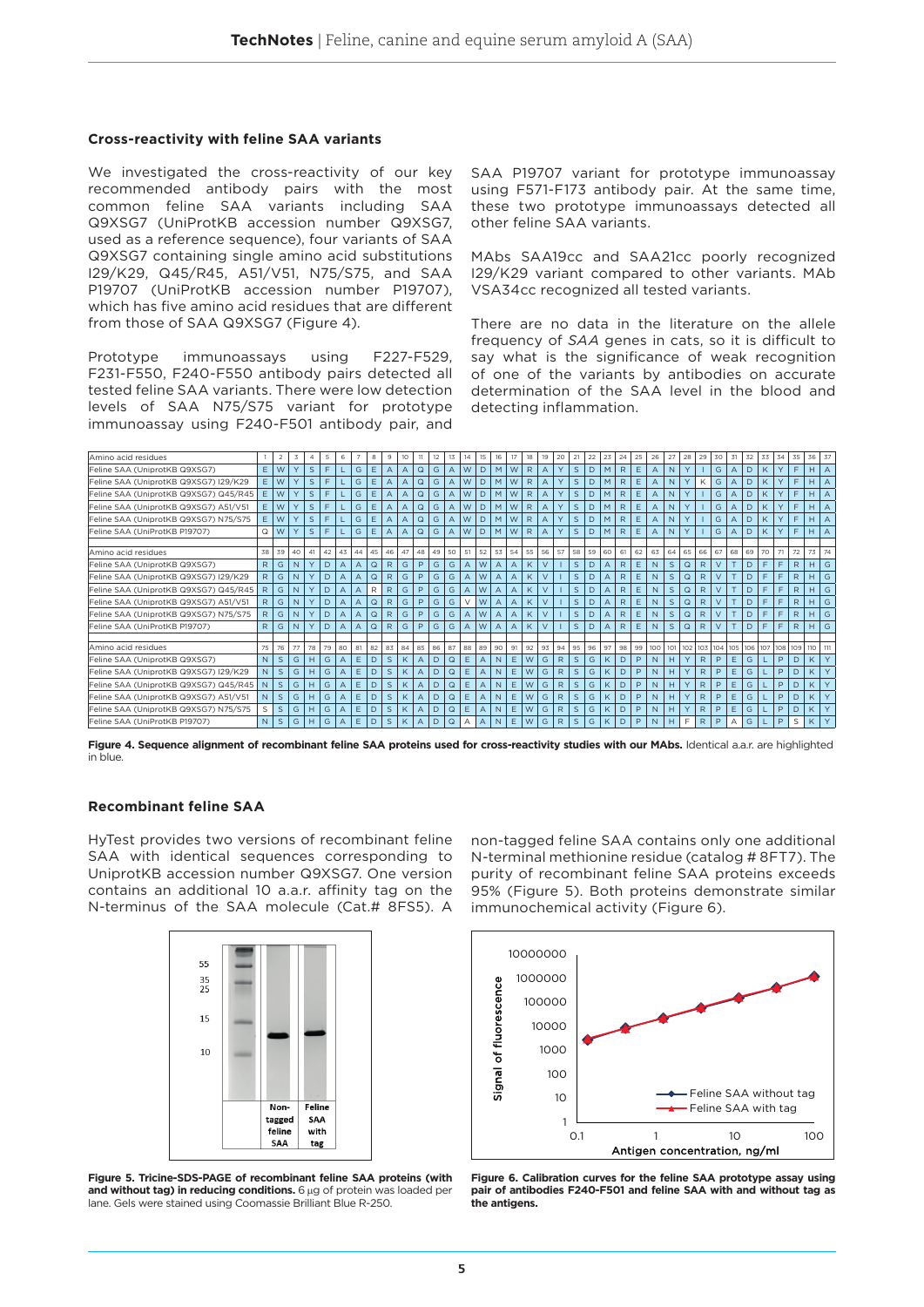# **Equine and canine SAA**

#### **Development of a sandwich immunoassays for canine and equine SAA**

A high level of sequence homology between dog and horse SAA proteins allows the use of the same antibody combinations for the detection of SAA in both species.

For the development of a sandwich immunoassay for the measurement of SAA in blood samples, we recommend several MAb combinations (Table 5). Dilution curves of recombinant canine (A) and equine (B) SAA for the MAb combination VSA2- VSA38cc are provided in Figure 7.

#### **Table 5. Antibody pair recommendations for quantitative equine and canine SAA sandwich immunoassays.**

| Capture<br>MAh   | Detection<br>MAb | Recommended incubation<br>temperature |  |  |  |  |  |
|------------------|------------------|---------------------------------------|--|--|--|--|--|
| SAA19cc          | VSA34cc          | RT                                    |  |  |  |  |  |
| VSA <sub>2</sub> | VSA38cc          | $37^{\circ}$ C                        |  |  |  |  |  |
| VSA <sub>2</sub> | VSA31cc          | $37^{\circ}$ C                        |  |  |  |  |  |
| VSA38cc          | VSA43            | $37^{\circ}$ C.                       |  |  |  |  |  |



**Figure 7. Dilution curves of recombinant canine (A) and equine (B) SAA for the MAb combination VSA2-VSA38cc.** Plate wells coated with VSA2 were blocked with a buffer containing 1% casein and 0.05% Tween 20 at 37°C for one hour. The recombinant canine SAA (Cat.# 8CS4) and equine SAA (Cat.# 8ES6) were serially diluted in the same buffer and incubated in the coated plate wells at 37°C for one hour. MAb VSA38cc labelled with europium chelate was used as a detection antibody.

Figure 8 illustrates the detection of SAA in serum samples obtained from dogs (A) and horses (B) using the MAb combination VSA38cc-VSA43. SAA immunoreactivity in serum samples obtained from diseased animals was considerably higher when compared to SAA immunoreactivity in normal serum samples.



**Figure 8. Comparison of SAA immunoreactivity in serum samples obtained from healthy and diseased dogs (A) and horses (B) detected by using the MAb combination VSA38cc-VSA43.** Protocol was as described in the caption of Figure 7. Serum samples from healthy animals were diluted 50-fold with a blocking buffer that contained 1% casein and 0.05% Tween 20. Samples from diseased animals were either diluted 2000-fold (dog serum) or 1000-fold (horse serum).

#### **Development of a single immunoassay for feline, canine and equine SAA**

Antibody combination SAA19cc-VSA34cc suitable for the detection of feline SAA is also suitable for the detection of canine and equine SAA. Figure 9 illustrates the detection of SAA in serum samples that were obtained from cats (A), dogs (B) and horses (C) using the MAb combination SAA19cc-VSA34cc. SAA immunoreactivity in serum samples obtained from diseased animals was considerably higher as compared to SAA immunoreactivity in normal serum samples.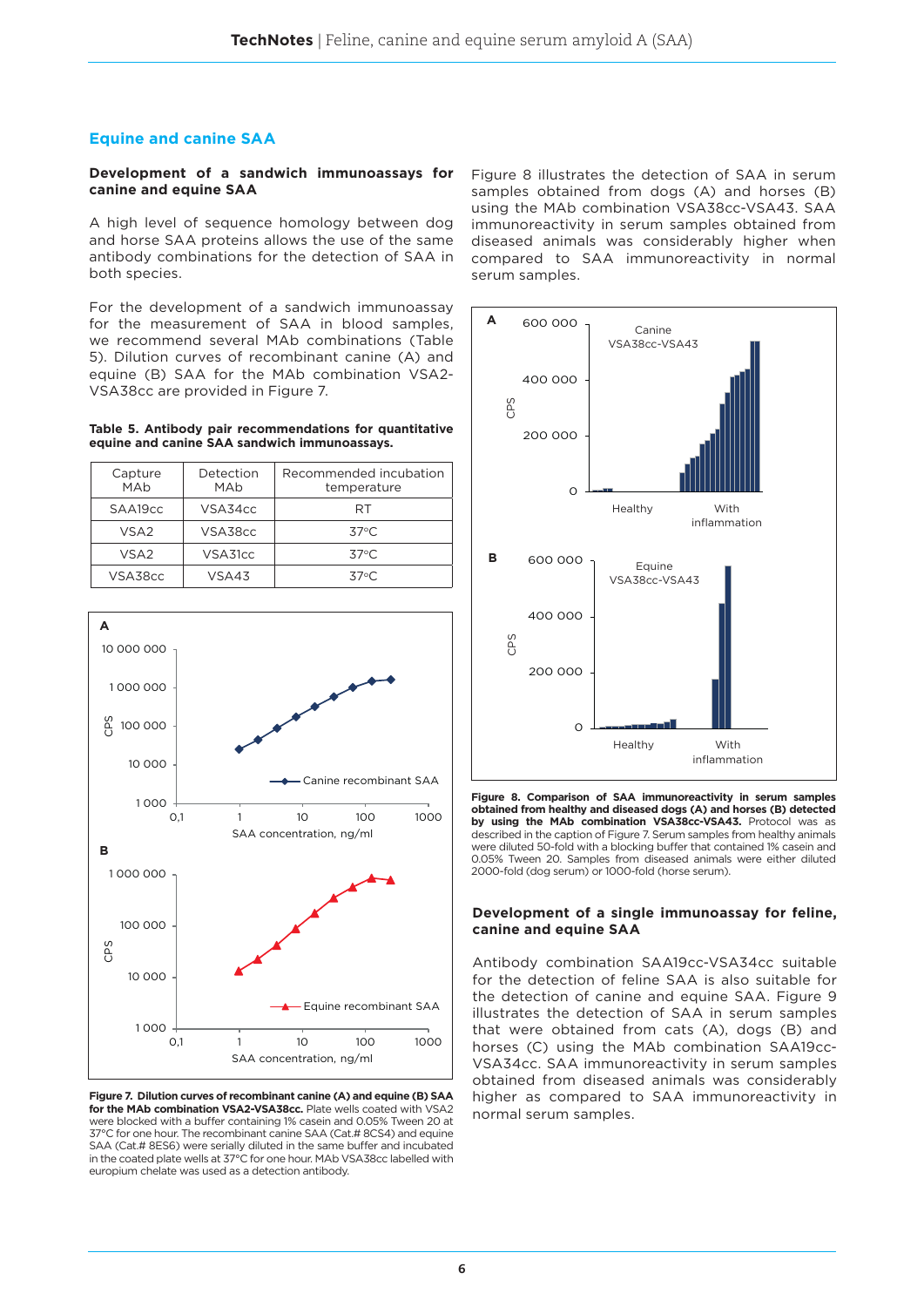

**Figure 9. Comparison of SAA immunoreactivity in serum samples obtained from healthy and diseased cats (A), dogs (B) and horses (C) detected by using the MAb combination SAA19cc-VSA34cc.** Plate wells coated with SAA19cc were blocked with 2.5% sodium caseinate at 37°C for one hour. Feline and equine serum samples were diluted 800 fold, whereas canine serum samples were diluted 500-fold in Tris-buffer containing 0.01% CHAPS. The same buffer was used for plate washing.

#### **Recombinant equine and canine SAA**

HyTest provides recombinant canine (121 a.a.r.) and equine (120 a.a.r.) SAA proteins expressed in *E. coli*. Recombinant SAA proteins contain an additional affinity tag that consists of 10 a.a.r. on the N-terminus of the SAA molecule. Amino acid sequences of recombinant SAA proteins (without tag) are provided in Figure 10.



**Figure 10. Sequence alignment of HyTest's recombinant canine and equine SAA.** Identical a.a.r. are highlighted in blue. Recombinant proteins contain an additional 10 a.a.r. on the N-terminus.



**Figure 11. Tricine-SDS-PAGE of recombinant canine and equine SAA in reducing conditions.** 10 μg of protein was loaded per lane. Gels were stained using Coomassie Brilliant Blue R-250.